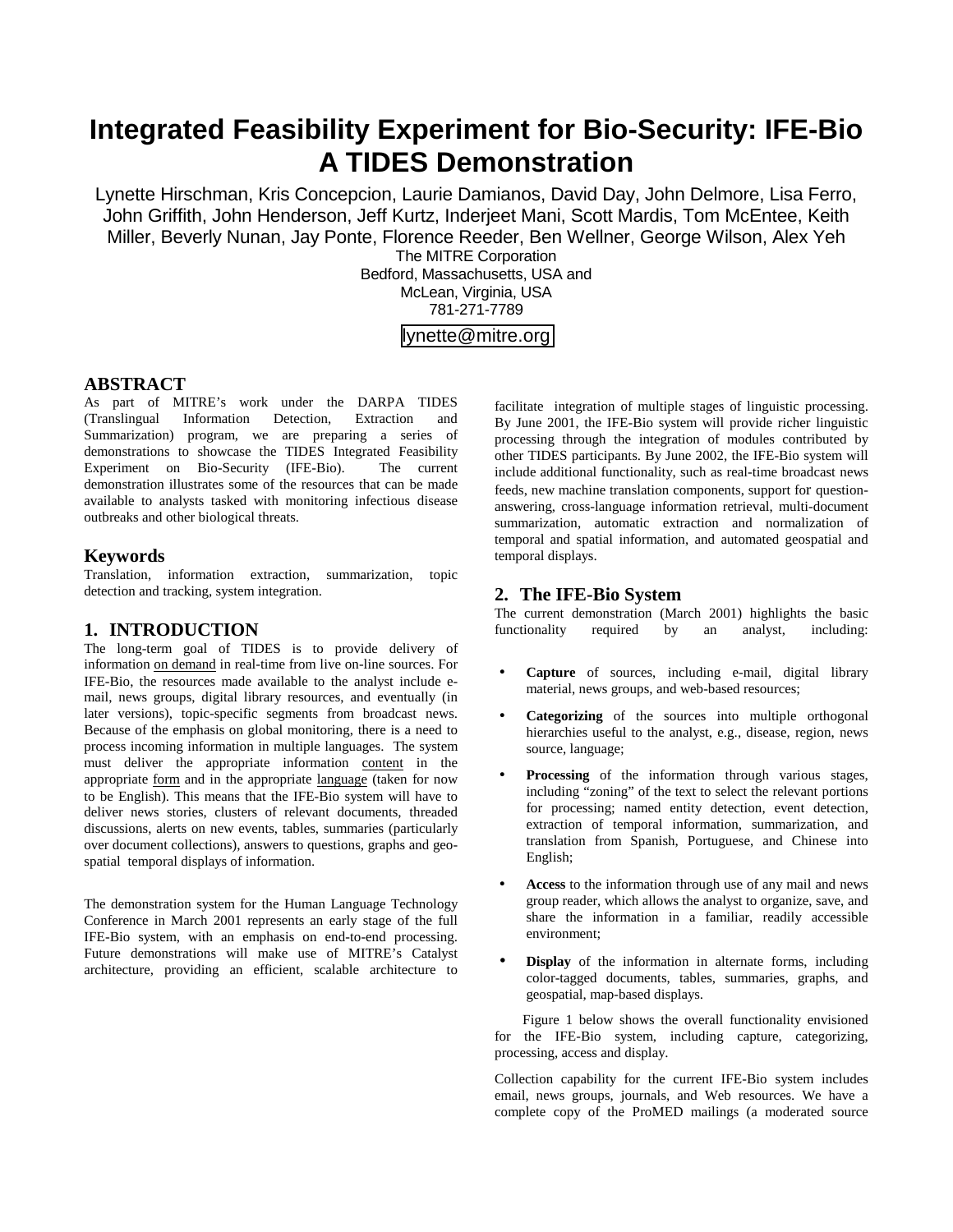

tracking global infectious disease outbreaks), and are routinely collecting other information sources from the World Health Organization and CDC. In addition, we are collecting several general global news feeds. Current volume is around 2000 messages per day; we estimate capacity for the current system at around 4500 messages/day. Once we have integrated a filtering capability, we expect the volume of messages saved in IFE-Bio should drop significantly, since many of the global news services report on a wide range of events and not all need to be passed on to IFE-Bio analysts. The categorizing of sources is done based on the message header. The header is synthesized by extracting key information about disease name, the country, and other relevant information such as type of victim and source of information, as well as date of message receipt.

The processing for the current demonstration system uses a limited subset of the Catalyst architecture capabilities and a number of in-house linguistic modules. The linguistic modules in the current demonstration system include tokenization, sentence segmentation, part-of-speech tagging, named entity detection, temporal extraction (Mani and Wilson 2000) and source-specific event detection. In addition, we have incorporated the CyberTrans embedded machine translation system which "wraps" available machine translation engines to make them available via an e-mail or Web interface (Reeder 2000). Single document summarization is performed by the MITRE WebSumm system (Mani and Bloedorn 1999).

We carefully chose a light-weight interface mechanism for delivery of the information to the analyst. By treating the incoming streams of data as feeds to a news server, the analyst can inspect and organize the information using a familiar news and email browser. The analyst can subscribe to areas of interest, flag important messages, watch specific threads, and create tailored filters for monitoring outbreaks. The stories are crossed-posted to multiple relevant news groups, based on the information in the header, e.g., a story on Ebola in Africa would be cross posted to the Africa regional newsgroup and to the Ebola disease newsgroup. Search by subject and date allow the analyst to select subsets of the messages for further processing, annotation or sharing. The news client provides notification of incoming messages. In later versions, we plan to integrate topic detection and tracking capabilities, to provide improved filtering and routing of messages, as well as detection of new topics. The use of this simple delivery mechanism provides a familiar environment with almost no learning curve, and it avoids issues of platform and operating system dependence.

Finally, the system makes use of several different devices to display the information appropriately. Figure 2 shows the layout of the Netscape news browser interface. It includes the list of newsgroups that have been subscribed to (on the left), the list of messages from the chosen newsgroup (on top), and a particular message with color-coded named entities (including disease terms displayed in red, so that they are easy to spot in the message).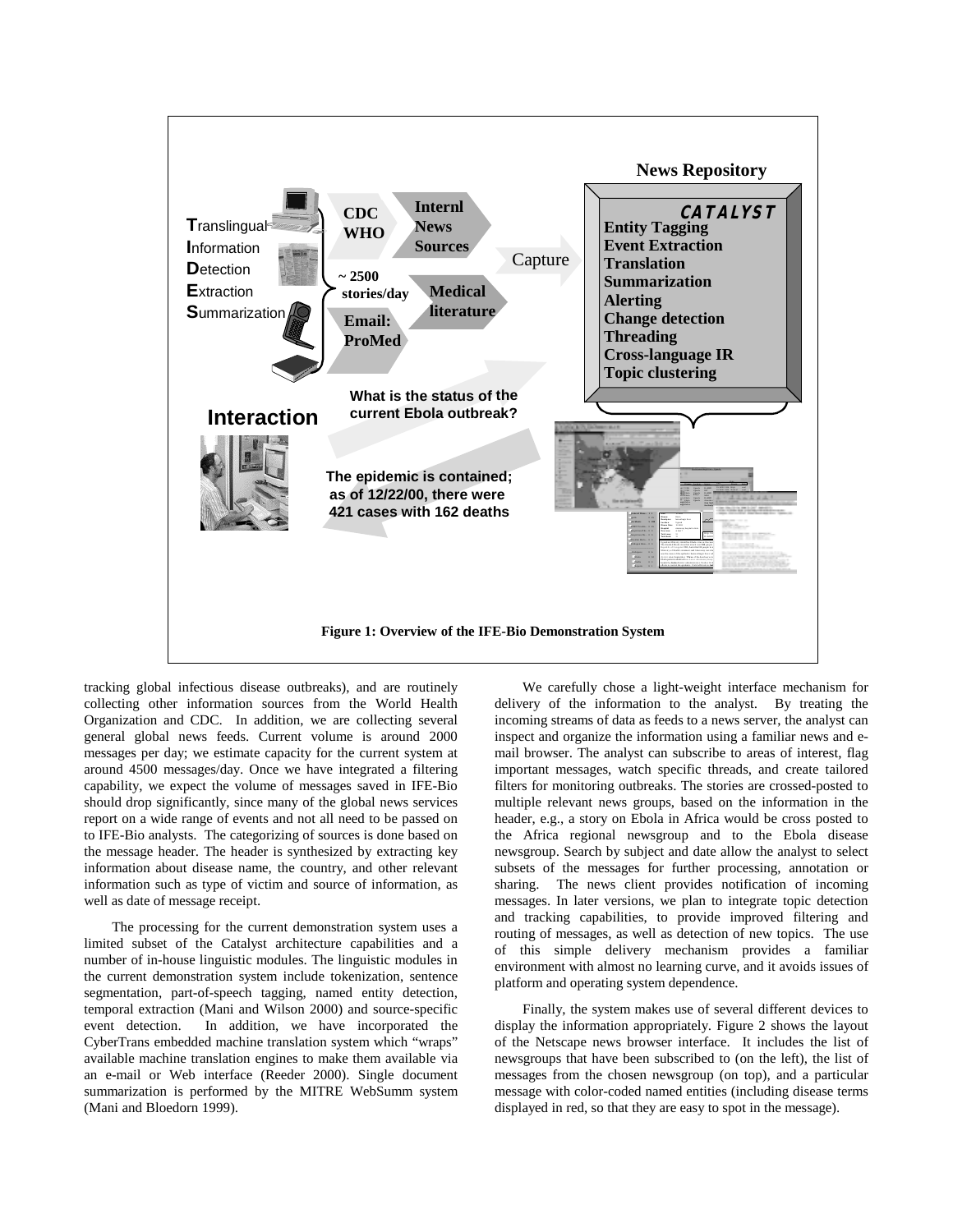

|               | ⊩ Bookmarks & Location: oject/Tides-Testbed/devdata/promed/summaries/20010228/22.53.30-4250.WebSumm.html &                                                                                                                                                                                                                                                                                                                                                                                                                                                          |
|---------------|---------------------------------------------------------------------------------------------------------------------------------------------------------------------------------------------------------------------------------------------------------------------------------------------------------------------------------------------------------------------------------------------------------------------------------------------------------------------------------------------------------------------------------------------------------------------|
|               | d.<br>المطن<br>Home Search Guide<br>Back Forward Reload<br>Print<br>Security<br>Stop                                                                                                                                                                                                                                                                                                                                                                                                                                                                                |
| 图 Members     | 网 WebMail 网 Connections 网 BizJournal 网 SmartUpdate<br><b>图</b> Mktplace                                                                                                                                                                                                                                                                                                                                                                                                                                                                                             |
| Document Date | Summary                                                                                                                                                                                                                                                                                                                                                                                                                                                                                                                                                             |
| 02-28-2001    | • The international response in support of the Government of Uganda helped to break the cycle of<br>transmission of the virus which killed 224 people in Uganda, including health workers and Dr. Matthew<br>Lukwiya, the physician who first identified the outbreak.<br>• Ebola haemorrhagic fever is one of the most virulent viral diseases known to humankind, causing death in<br>50-90% of all clinically ill cases.<br>• Including the most recent outbreak, about 1500 cases with over 1000 deaths have been documented since<br>the virus was discovered. |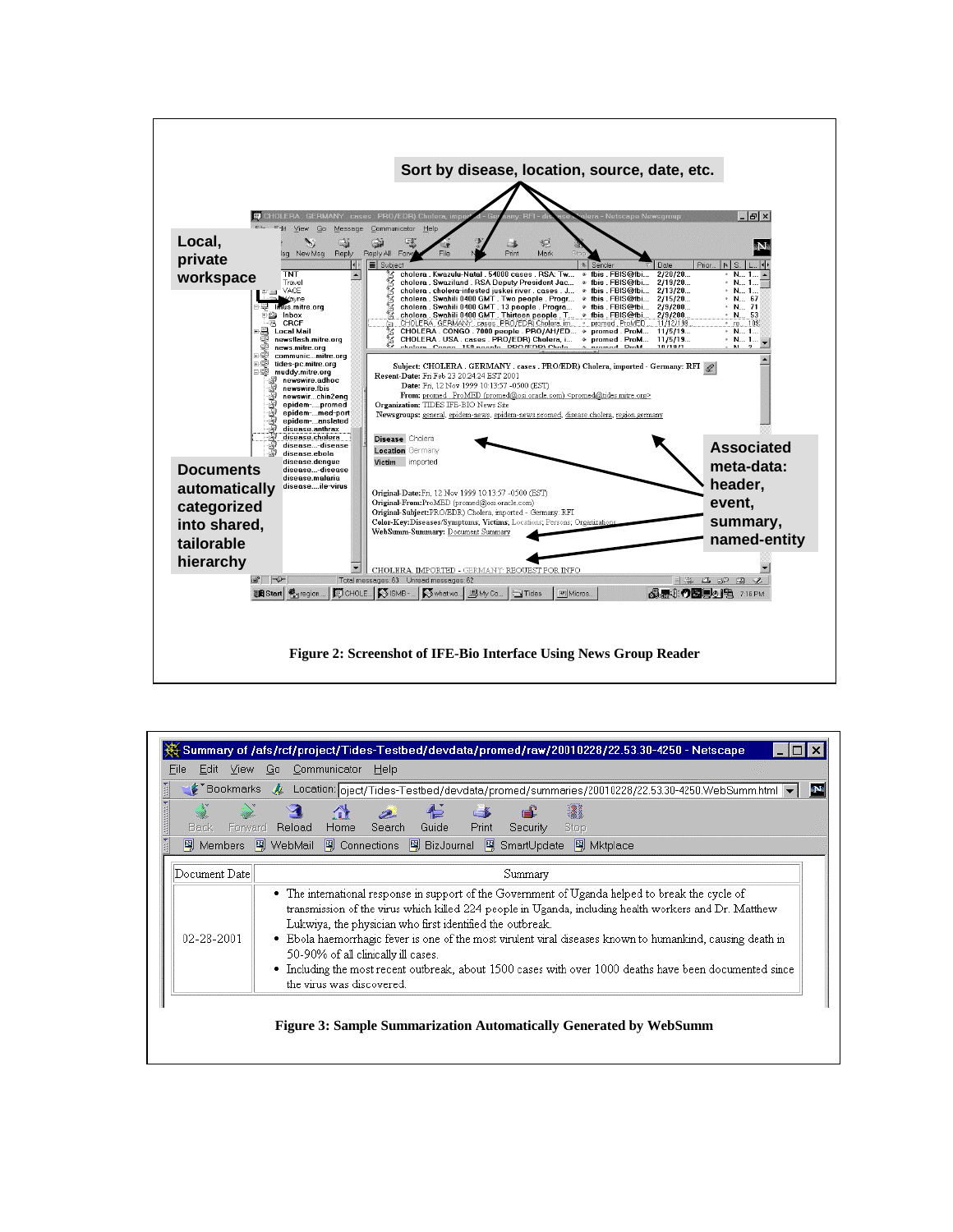| YELLOW FEVER . Sun . cases . promed-port (translated from Portuguese) - Netscape Message                                                                                         |  |  |
|----------------------------------------------------------------------------------------------------------------------------------------------------------------------------------|--|--|
| Message Communicator<br>Help<br>File<br>Edit View Go                                                                                                                             |  |  |
| ГÑ<br>GI.<br>國行<br>鵴<br>СĎ                                                                                                                                                       |  |  |
| Get Msg New Msg<br>Reply<br>Reply All Forward<br><b>File</b><br>Next<br>Print<br>Mark<br>Stop                                                                                    |  |  |
| Y YELLOW FEVER . Sun . cases . promed-por promed-port2eng. ^Alexander S. Yeh^ (asy@linus.mitre.) ^                                                                               |  |  |
| *********** AUTOMATED TRANSLATION BY CyberTrans version 4.0 ***********<br>▲<br>Status: DONE Client ID: CyberTrans Command Line Client version 2.1                               |  |  |
| Language Pair: Portuguese)English MT System: systran                                                                                                                             |  |  |
| Domain Dictionaries: general                                                                                                                                                     |  |  |
| Received: Sun Feb 25 06:30:32 2001 Input Encoding: iso1                                                                                                                          |  |  |
| Finished: Sun Feb 25 06:30:47 2001 Output Encoding:<br>(/CYHEAD)                                                                                                                 |  |  |
| YELLOW FEVER, CONFIRMED - BRAZIL (MINAS GERAIS)                                                                                                                                  |  |  |
|                                                                                                                                                                                  |  |  |
| A message / Joins mensaje / of ProMED-mail and lt, http://www.promedmail.org and gt;                                                                                             |  |  |
| ProMED-mail and a program of / you are un program of International Society will                                                                                                  |  |  |
| be Infectious Diseases there and lt,http://www.isid.org and gt;                                                                                                                  |  |  |
| [ sees: Yellow fever, suspicion - Brazil (Minas Gerais ) 2001.0323 yellow<br>Fever                                                                                               |  |  |
| , suspicion - Brazil (2001.0337 Mines Gerais)(02) ]                                                                                                                              |  |  |
| It dates: Sunday, 25 of February / febrero of 2001 Of:                                                                                                                           |  |  |
| ProMED-Port@promedmail.org Source: 23.01.2001 FUNASA [] http://www.funasa.gov.br saw Alexander Moura<br>am1377@col strange-character mbia.edu                                    |  |  |
| Note Technique : I occasion of wild yellow fever in Minas Gerais                                                                                                                 |  |  |
| The National Foundation of Health - FUNASA, executive agency of the Ministry                                                                                                     |  |  |
| of the Health, for intermediary of the National Center of Epidemiologia (                                                                                                        |  |  |
| CENEPI), was informed on the existence of one occasions of hemorrhagic                                                                                                           |  |  |
| illness in the gricultural area of six cities of the region Center-West of the<br>state of Minas Gerais (Martinho De Campos, Leandro Blacksmith, Ant strange-character nio Saint |  |  |
| of the Mount, New Serrana, Good Forwarding and New Stream ). The majority of                                                                                                     |  |  |
| $\Rightarrow$<br>⊸⊺<br>Document: Done<br>目<br><b>AND</b><br>-62<br>器<br>國<br><b>SS</b>                                                                                           |  |  |
| Figure 4: Translation from Portuguese to English Produced by CyberTrans                                                                                                          |  |  |

There are multiple display modalities available. The message in Figure 2 contains a short tabular display in the beginning, identifying disease, region and victim type. Below that is a URL to a document summary, created by MITRE's WebSumm system (see Figure 3 for a sample summary). If an incoming message is in a language other than English, then CyberTrans is called to run code set and language identification modules, and the language is translated into English for further processing. Figure 4 below shows a sample translated message; note that there are a number of untranslated words, but it is still possible to get the gist of the message.

In addition, we are working on a mechanism to provide geographic and eventually, temporal display of outbreak information. Figure 5 shows the stages of processing involved. Stage 1 shows onamed entity and temporal tagging to identify the items of interest. These are combined into disease events by further linguistic processing; the result is shown in the table in Stage 2. This spreadsheet of events serves as input for a mapbased display, shown in Stage 3. The graph plots number of new cases and number of cumulative cases over time. In the map, the

size of the outer dot represents total number of cases to date, and the inner dot represents new cases. This allows the analyst to visualize spread of the disease, as well as the stage of the outbreak (spreading or subsiding).

#### **3. REFERENCES**

- [1] Mani, I. and Bloedorn, E. (1999). "Summarizing Similarities and Among Related Documents". Information Retrieval 1(1): 35-67.
- [2] Mani, I. and Wilson, G. (2000). "Robust Temporal Processing of News," Proceedings of the 38th Annual Meeting of the Association for Computational Linguistics (ACL'2000), 69-76. New Brunswick, New Jersey. Association for Computational Linguistics.
- [3] Reeder, F. (2000) "At Your Service: Embedded MT as a Service", NAACL Workshop on Embedded MT, March, 2000.